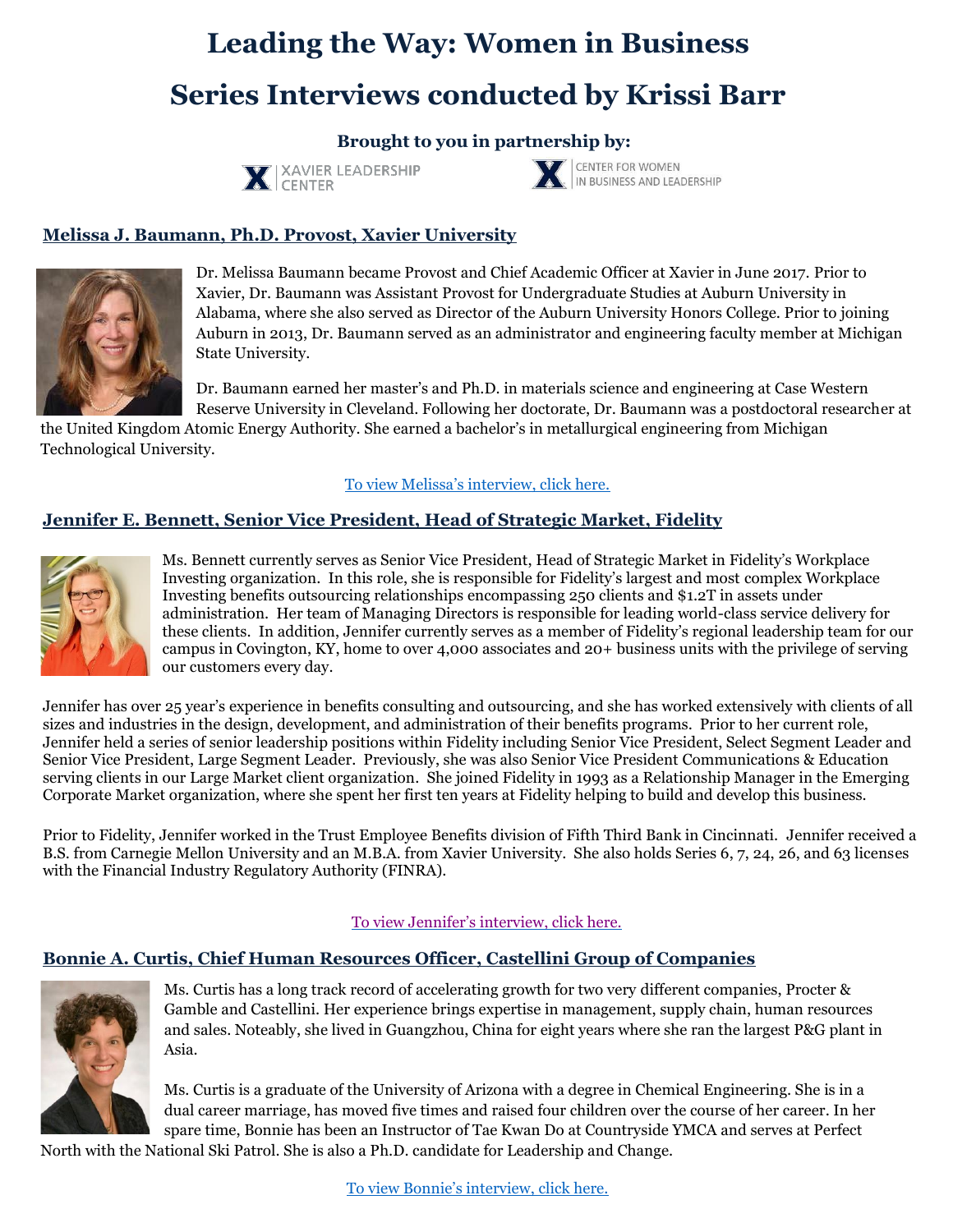## **Sheri Harper, Chief People Officer, Frisch's Big Boy**



Ms.Harper is the Chief People Officer at Frisch's Big Boy, a senior leadership position with the Company. She serves as a strategic business advisor and executive coach to the President & CEO, and senior leadership team. In recognition of her work and accomplishments, she was nominated as one of 2019's One Hundred Wise Women, the Cincinnati Business Courier's 2019 Women Who Mean Business and 2020 Women of Influence honoree. Sheri holds a M.B.A. with a concentration in Human Resources Management from Upper Iowa University and a B.A. in Accounting, Business and Economics from Muskingum College.

Aside from her myriad of professional contributions, Sheri is an active volunteer, having served on the Portaluca Business Plan and YWCA "Toward Equity Change Team" Committees, and serves as Executive Sponsor for Frisch's Big Boy Adopt-A-Class. She also serves on the Advisory Board for University of Cincinnati's MAHR program, and is a member of Leadership Cincinnati Class 43.

[To view Sheri's Interview, click here](https://youtu.be/YNwod0HRXzM).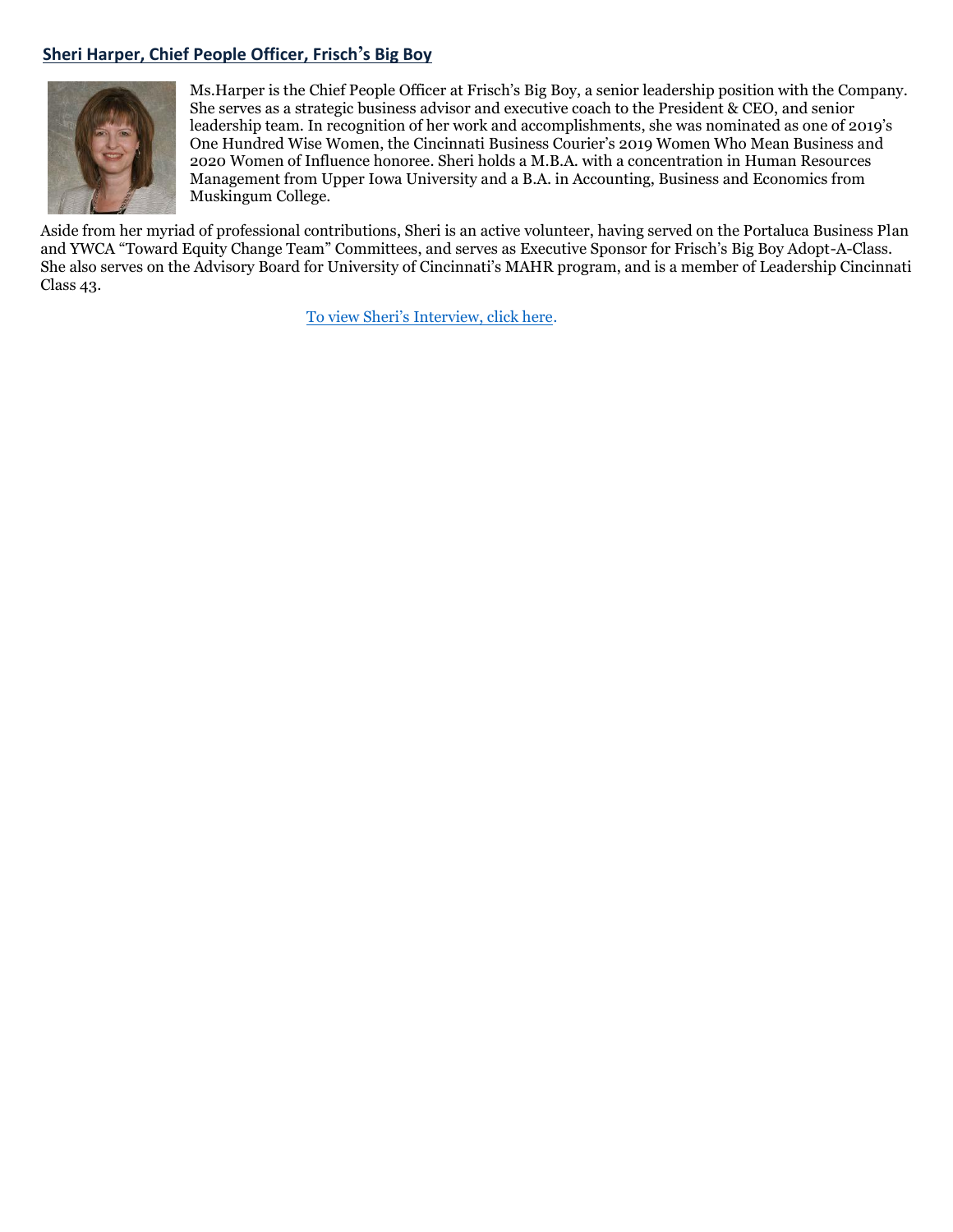### **Lisa Hillenbrand, Growth Consultant, Jim Stengel Companies**



Ms. Hillenbrand was Director Global Marketing at P&G for many years leading marketing innovation work for all of P&G's brands around the globe. Since leaving P&G, she works for the Jim Stengel Company on brand purpose, marketing and strategy projects with many of the country's biggest companies.

An experienced leader of purpose-driven marketing strategic development, Lisa has been helping businesses articulate and activate their purpose for 30+ years. She is an inspiring workshop leader and keynote speaker as well as an expert in targeting, positioning and marketing plans. Lisa is the author of

*Stragility: Excelling at Organizational Changes* (University of Toronto Press, 2016). Named a top book of the year by Forbes Magazine, they called Stragility "a vital and practical guide to taking action, adapting systems and empowering people." She has worked with hundreds of brands in a variety of industries including beauty care, food, restaurant, health care (hospitals and pharma), hospitality, publishing, fashion, insurance and entertainment. Lisa has lived and worked in Europe, North America and Asia and has worked with teams in nearly every region of the world. Lisa currently lives in Boston and has two children.

[To view Lisa's interview, click here.](https://youtu.be/Fa-Ypqs5bQU)

#### **Barbara Howard, Principal, Barbara J. Howard Co., L.P.A.**



A native of Toledo, Ohio, Ms. Howard graduated magna cum laude in 1976 from Xavier University with a Bachelor of Arts in Political Science. She then obtained her legal education from the University of Cincinnati College of Law and was awarded her Juris Doctor in 1979. Admitted to practice before all Ohio state courts, Ms. Howard is also admitted to practice before the U.S. District Court for the Southern District of Ohio.

Ms. Howard is a member of Xavier University's Board of Trustees. She has served in that position since 1995 and served as Chair of the Board from 2014 to 2019. She is currently Chair of the Presidential Search Committee for the successor to Father Michael J. Graham.

Serving clients throughout the greater Cincinnati metropolitan area, including Hamilton, Clermont and Warren counties, Barbara J. Howard focuses her practice exclusively on family law matters at Barbara

J. Howard Co., L.P.A. She has been certified as a specialist in Family Relations Law by the Ohio State Bar Association since 1999. Ms. Howard assists people who are facing the end of their marriage and who are dealing with divorce-related issues that can include the division of retirement accounts and other complex marital assets, child custody and visitation, spousal support, and child support. A strong advocate for her clients in the courtroom, Ms. Howard often attempts to seek resolution of these matters through collaborative law. Ms. Howard has extensive experience in other areas of family law, including post-divorce order modifications and paternity disputes.

Ms. Howard is a former President and member of the Board of Governors of the Ohio State Bar Association. She is also a past President of the Cincinnati Bar Association, and she serves on the Supreme Court of Ohio Commission on Continuing Legal Education, having previously served on its Commission on the Certification of Attorneys as Specialists. She will become Chair of the American Bar Association's House of Delegates this August. This is the second-highest office in the ABA. As such, she will oversee the business of the House of Delegates, a body of approximately 580 attorneys from across the US who serve as the ABA's legislative body. Ms. Howard has served as a delegate to the House since 1986 and as the Ohio State Delegate to the House and a member of the ABA Nominating Committee for the last several years.

[To view Barbara's interview, click here](https://www.youtube.com/watch?v=l5GOKptxITg&feature=youtu.be)

#### **Jill Meyer, President & CEO, Cincinnati USA Regional Chamber**



Jill Meyer leads the Cincinnati USA Regional Chamber on an aggressive course designed to grow the vibrancy and economic prosperity of the Cincinnati region. Almost 4,000 member businesses engage with the Chamber to help drive the economics of the Cincinnati MSA, encompassing 16 counties across Southwest Ohio, Northern Kentucky, and Southeastern Indiana.

Jill is well-versed in the role of advocate for businesses. An attorney, she practiced for twenty years at Frost Brown Todd LLC, and served as the Member-in-Charge of the law firm's biggest office, in Cincinnati. A dedicated volunteer for many civic and community causes over the years, she currently serves on the boards of 3CDC, CincyTech, Cincinnati USA Convention & Visitors Bureau, Hamilton County Transportation Improvement District, and Art of the Piano. Jill also serves as an independent director of the Cincinnati Financial Corporation and as a member of its audit committee, as well as on the Executive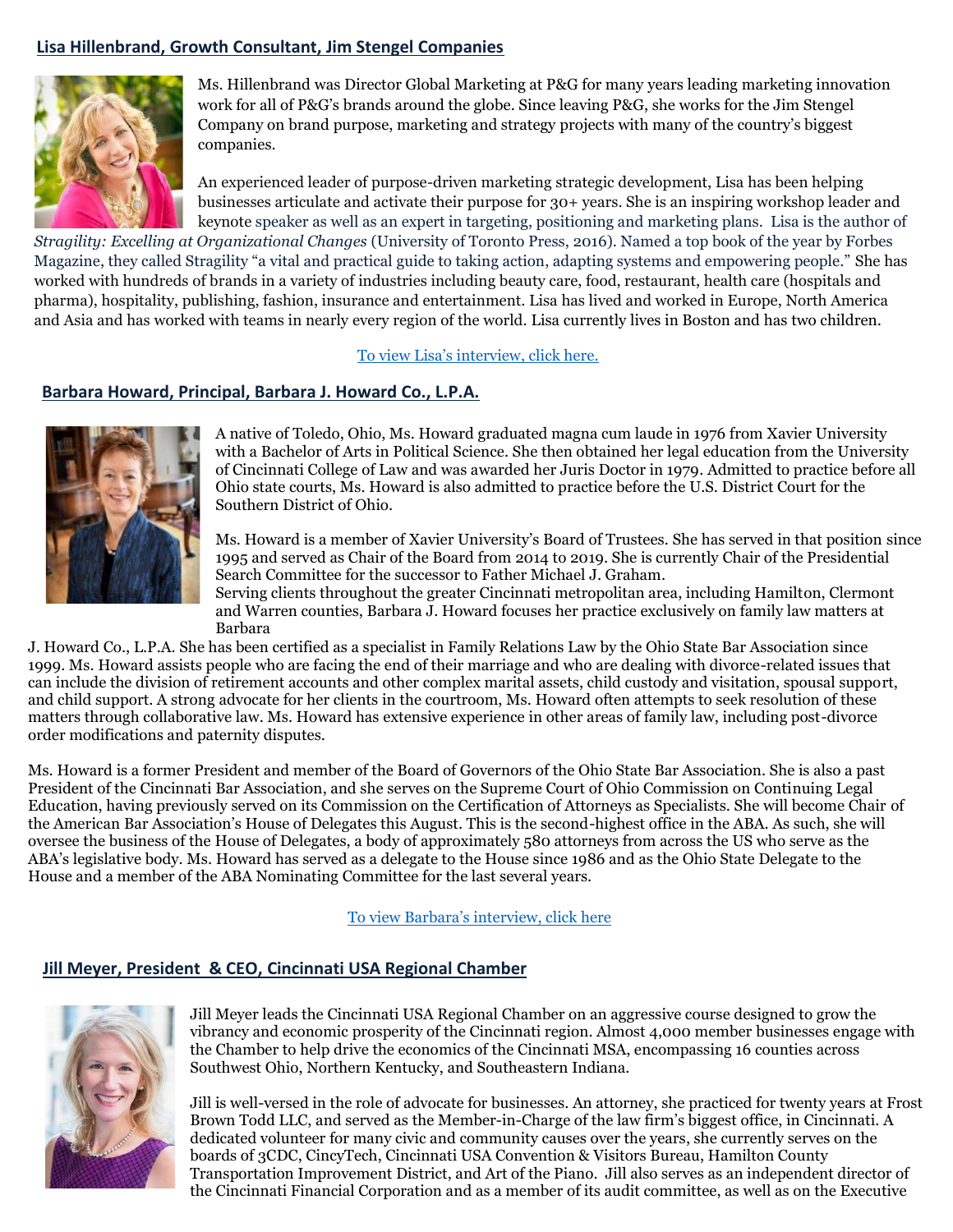Committee of the Cincinnati Insurance Company. Passionate about her community, she is a member of the United Way Tocqueville Society and ArtsWave Women's Leadership Roundtable, and is an alum of the Chamber's inaugural Women Excel (WE) Lead class and Leadership Cincinnati Class 34. She earned her J.D. at Northern Kentucky University's Salmon P. Chase College of Law, and her B.A. at Mount St. Joseph University, both *magna cum laude*. In 2016, she was awarded a Doctor of Humane Letters from Mount St. Joseph University.

To view Jill's interview, click here

## **Nerissa E. Morris, Senior Vice President & Chief Human Resources Officer, Cincinnati Children's Hospital Medical Center**



Ms. Morris serves as the Senior Vice President & Chief Human Resources Officer for Cincinnati Children's Hospital Medical Center. She provides leadership for human resources, diversity and inclusion, and community relations as a champion for the employee experience and our community.

Ms. Morris joined Cincinnati Children's in April 2018, after serving as the Vice President of Human Resources for the University of Miami for eight years. In her role at the University of Miami she led the human resources function for one of the largest private employers in Miami, overseeing the university- wide functions of total rewards, staff talent management, organization and leadership development, workforce engagement, and business partner relationships.

Her leadership at the University of Miami followed a human resources career in private industry from toy manufacturing to automotive manufacturing to financial services. Prior to joining the University, Ms. Morris had more than 20 years of human resources experience with the Ford Motor Company and Ford Motor Credit Company. During that time she held a variety of roles, including senior human resources positions with Ford in the U.S. and Brazil, as well as with Volvo Car Corporation in Sweden. Her career began in the toy industry with marketing and human resources roles at Kenner Products.

She holds a Bachelor of Science in Business Administration and Master of Business Administration from Xavier University in Cincinnati, Ohio, and currently serves on the Williams College of Business Dean's Executive Board of Advisors. Throughout her career, Ms. Morris has been active in professional and civic organizations including, the Society for Human Resources Management, College and University Professional Association for Human Resources (CUPA –HR) where she served as a member of the national Board of Directors and Chair of the Learning and Development Committee, Fidelity Client Advisory Board, Evanta CHRO Summit Governing Body, the American Red Cross of Greater Miami and the Keys Board of Directors, and United Way of Miami Dade Finance and Administration Committee.

[To view Nerissa's interview, click here](https://youtu.be/XXDM7AgZb3o).

#### **Ashli Watts, President and CEO, Kentucky Chamber**



Ms. Watts was named the President and CEO for the Kentucky Chamber, the state's largest business association, in November 2019. Ashli joined the Kentucky Chamber of Commerce in November of 2012 and during her tenure a Senior Vice President of Public Affairs at the Chamber led efforts in passing significant pieces of legislation such as felony expungement in 2016, right to work legislative in 2017, workers' compensation reform in 2018 and reinstating arbitration agreements in 2019. As part of the Chamber's leadership team, the Kentucky Chamber was named National State Chamber of the Year in 2017. Prior to joining the Chamber, she worked at the Kentucky Bar Association and the Legislative Research Commission.

Ashli graduated from Campbellsville University with a Bachelor's degree in Political Science and History in 2004 and holds a Master's Degree in Public Policy and Administration from the University of Louisville. She served as the commencement speaker for Campbellsville University's graduation in 2019 and was also awarded the Algernon Sydney Sullivan award. Ashli is a 2016 graduate of Leadership Kentucky and currently serves on the boards for Campbellsville University and Prevent Child Abuse Kentucky. She currently resides in Frankfort with her husband Ryan and two children, Emma and Carter.

[To view Ashli's interview, click here](https://youtu.be/iMqfpCDbELA).